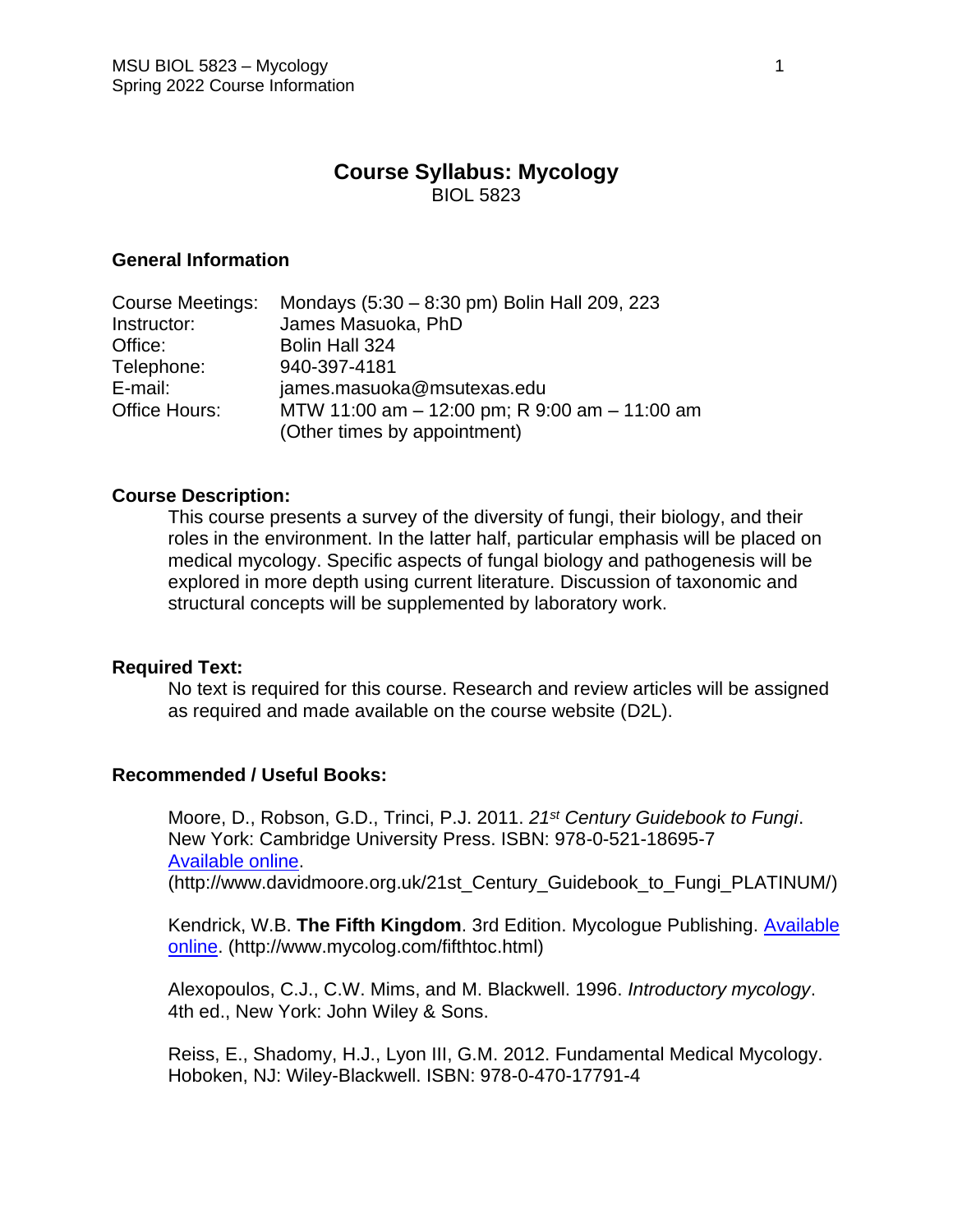# **Course Objectives:**

- Describe the diversity of fungi in terms of their physiology and adaptation to various environments, including a human host
- Describe the structures of which fungi are composed, and the function of those structures
- Describe the various roles fungi play in the environment
- Explain the mechanisms by which fungi act as pathogens and cause disease in humans
- Describe how fungal diseases are identified, treated and tracked within the population
- Identify structures within the microanatomy of various fungi
- Make and maintain a culture of a fungus
- Critically evaluate and present current research in mycology

# **Classroom Expectations and Policies:**

- Students are expected to be prepared for lecture and lab by: 1) reading the text, lab manual and handouts prior to coming to class; 2) having paper and pen at hand
- Students are expected to arrive a few minutes early in order to mentally prepare. If late arrival is unavoidable, the student should enter the class in a manner that creates as little disruption as possible.
- Points will be deducted from assignments turned in late.
- Student Conduct: Please refer to the MSU Student Handbook: (https://mwsu.edu/Assets/documents/student-life/student-handbook-2017-18.pdf) for university policies related to student responsibilities, rights and activities. For example, see page 28 for valid grounds for an instructor drop (excessive absence, indifferent attitude, disruptive conduct, failure to meet class assignments) and page 65 for definitions of academic dishonesty that may be subject to disciplinary action (cheating, plagiarism, and collusion).
- **CELL PHONES (and other electronic devices): (READ THIS TWICE, PLEASE)** There are NO cell phones permitted to be out in this class. This class, as well as your other classes, requires your engagement, and cell phones serve to detract from that engagement. Additionally, your phone should be not only put away, but on "silent" (NOTE: vibrate is NOT silent). If your phone is out and/or in sight, you will be asked to put it away.
- **Similarly: use of laptops, tablets and other devices will not be permitted during lecture.** The ability to take good notes is a skill that university students must be able to master. Further, classroom studies have shown that taking notes by hand increases engagement in the material. Simply transcribing the lecture word-for-word is not helpful.
- Students with disabilities: It is the responsibility of the student to first contact Disability Support Services and then the instructor to determine what accommodations might be made for a disability. It will be the responsibility of the student to make arrangements to acquire notes. Any requests for accommodations must be made 2 weeks prior to the first exam.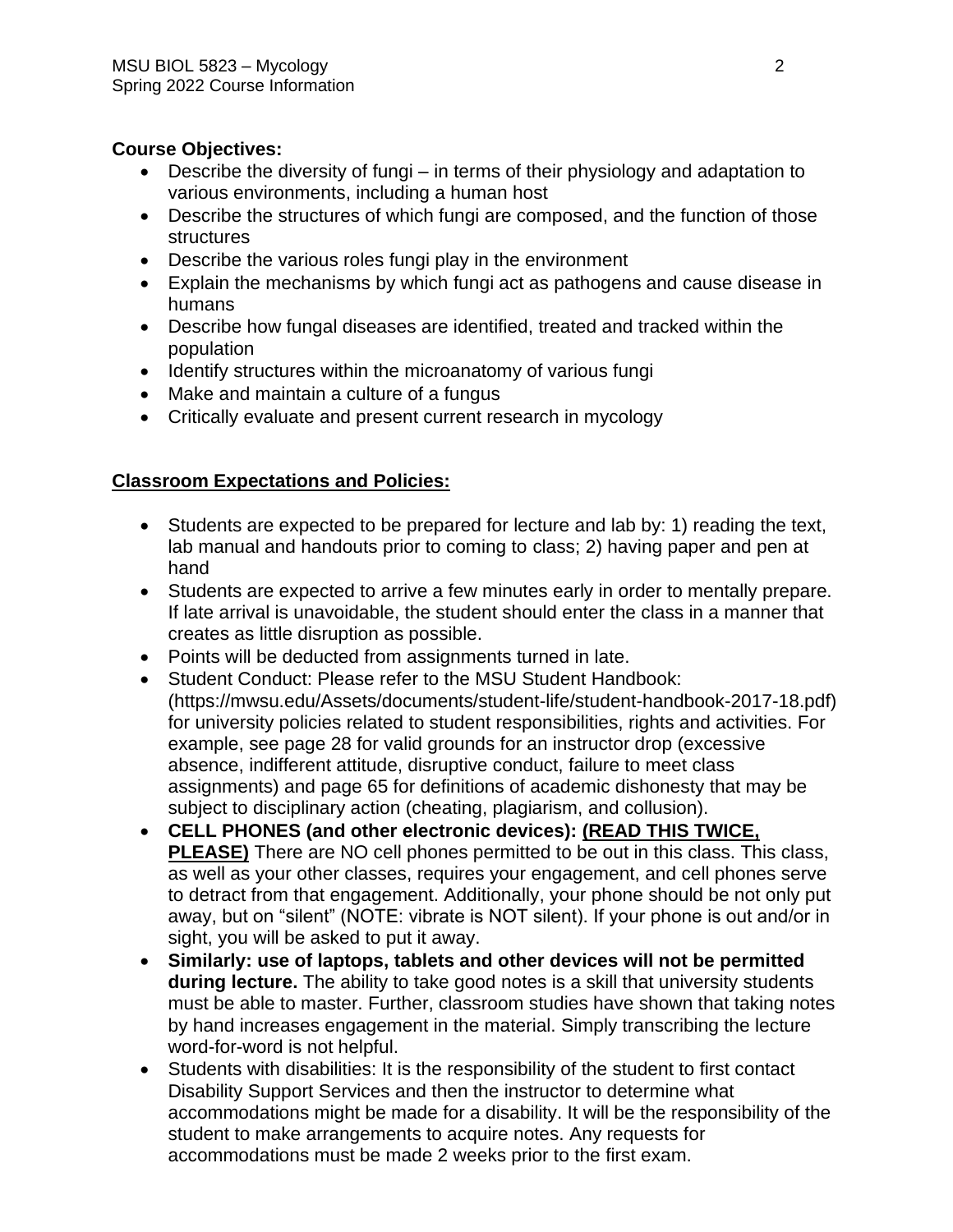- The professor considers this classroom to be a place where you will be treated with respect as a human being - regardless of gender, race, ethnicity, national origin, religious affiliation, sexual orientation, political beliefs, age, or ability. Additionally, diversity of thought is appreciated and encouraged, provided you can agree to disagree. Furthermore, guns or other weapons create a coercive environment that is neither safe nor conducive to learning. Therefore weapons of any kind will not be permitted in my classroom. This includes guns, concealed or otherwise, regardless of licensure. Any student bringing a weapon to class or to lab will be immediately dropped from the course. It is the professor's expectation that ALL students consider the classroom a safe environment.
- The instructor reserves the right to amend these rules as needed throughout the term.

# **E-mail Policy:**

I will respond to e-mail during regular school hours (8:30 am – 5:00 pm M-F). I will make every effort to respond to e-mail sent during the week within 24 hours. Those sent over the weekend will be attended to on Monday.

Always include a subject line in your e-mail messages. It would be particularly helpful to include in the subject line the course number & section (*i.e.* BIOL 6003).

#### **Attendance Policy:**

Students are expected to attend all meetings of the classes in which they are enrolled. Although in general students are graded on intellectual effort and performance rather than attendance, absences may lower the student's grade where class attendance and class participation are deemed essential by the faculty member. In those classes where attendance is considered as part of the grade, the instructor should so inform students of the specifics in writing at the beginning of the semester in a syllabus or separate attendance policy statement. An instructor who has an attendance policy must keep records on a daily basis. The instructor must give the student a verbal or written warning prior to being dropped from the class. Instructor's records will stand as evidence of absences. A student with excessive absences may be dropped from a course by the instructor. Any individual faculty member or college has the authority to establish an attendance policy, providing the policy is in accordance with the General University Policies. [MSU Student Handbook, p. 27]

Absences will be excused for:

- a. **Death of an immediate family member.** An immediate family member is considered to be a grandparent, parent, sibling, spouse, in-law, aunt, uncle, or child.
- b. **Summons to appear in court or jury duty.** A copy of the summons is required.
- c. **Call to military service.** A copy of your orders to report is required.
- d. **University sponsored event.** Members of athletic teams, college bowl participants, etc. will be excused with proper notification.
- e. **Debilitating illness or disability.** Illnesses will be addressed on an individual basis. If a student is affected by an illness that is not debilitating,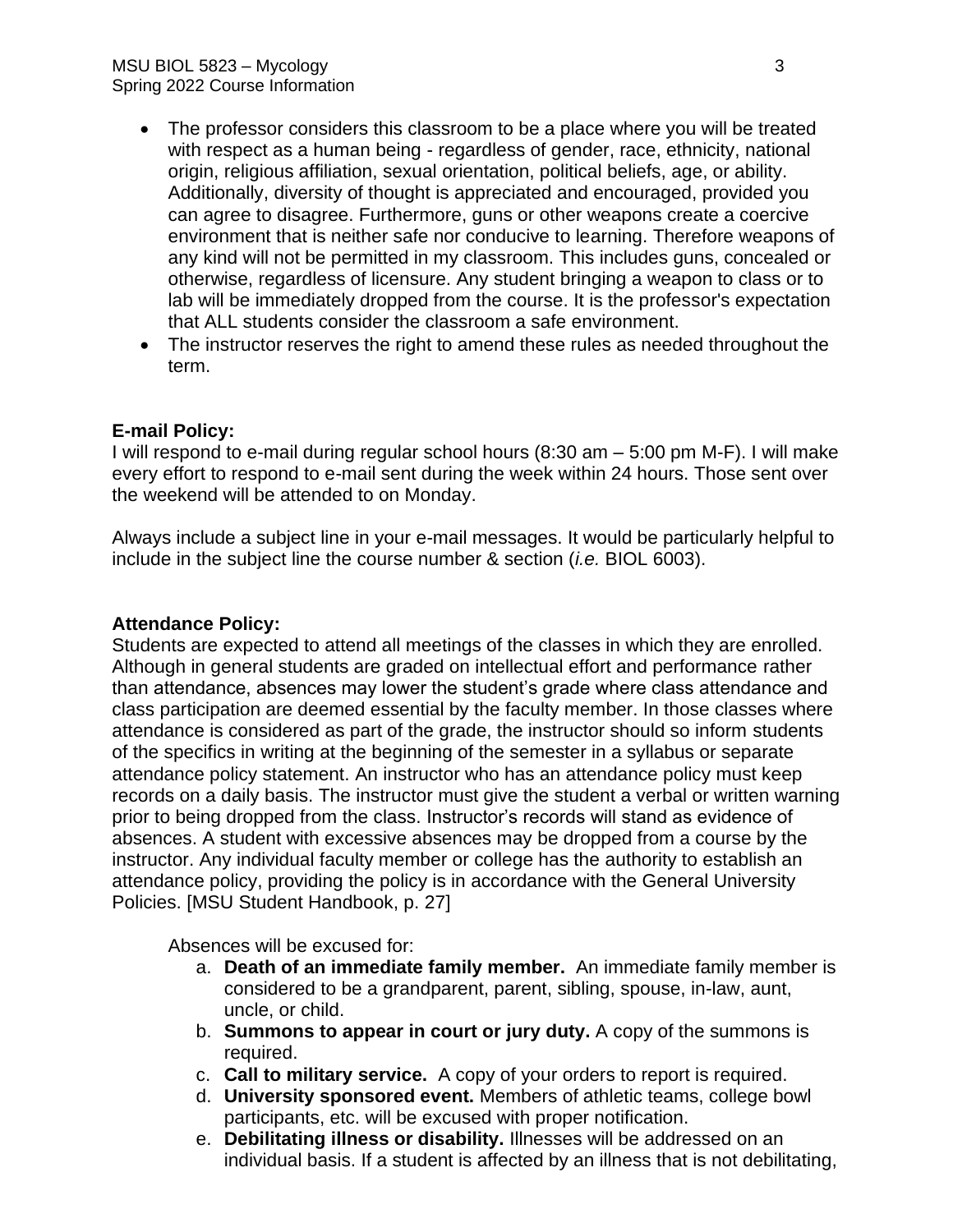(*i.e.* flu, virus infection) which may result in the student missing one or more consecutive class sessions, that student will be marked as unexcused for the amount of days missed **unless a doctor's note is provided**.

# **ROUTINE APPOINTMENTS, medical or otherwise, AND VACATION TRAVEL ARE NOT ACCEPTABLE reasons for excused absences.**

It is the responsibility of the student to obtain notes or other information covered in class during an absence.

# **Grading:**

All exams and assignments count toward your final grade in the course and so it is important to do the best that you can on everything you turn in. If you find yourself having difficulties, please come to me for help early in the semester so that you give yourself time to improve.

This course is not graded on a traditional curve, but it is scaled to where the students are/end up. This allows for any adjustments that the instructor deems necessary. The course is worth approximately 800 points. Grade categories and equivalent percentages are as indicated: A (90-100%); B (80-89.9%); C (70-79.9%); D (60-69.9%); F (59.9% and below). Passing requires 60% of the points (unadjusted) for the course, or 480. Fractional percentages will be rounded at the end.

# **Assignment Summary:**

| Term paper:                     | 100 points |
|---------------------------------|------------|
| Oral presentation:              | 100 points |
| Exam:                           | 100 points |
| Journal Club:                   | 50 points  |
| Collection:                     | 100 points |
| Participation/Safety: 50 points |            |
| Total:                          | 500 points |

#### **Important Dates (Spring 2020):**

| Classes begin                         | January 10         |
|---------------------------------------|--------------------|
| MLK Day (no classes)                  | January 17         |
| Spring Break (no classes)             | <b>March 14-18</b> |
| <b>Take Home Exam Due</b>             | March 19           |
| Last day to drop with a "W"           | March 21           |
| <b>Term Papers Due</b>                | April 11           |
| Holiday Break (no classes)            | April 14-15        |
| <b>Collections &amp; Writeups Due</b> | April 25           |
| Classes end                           | April 29           |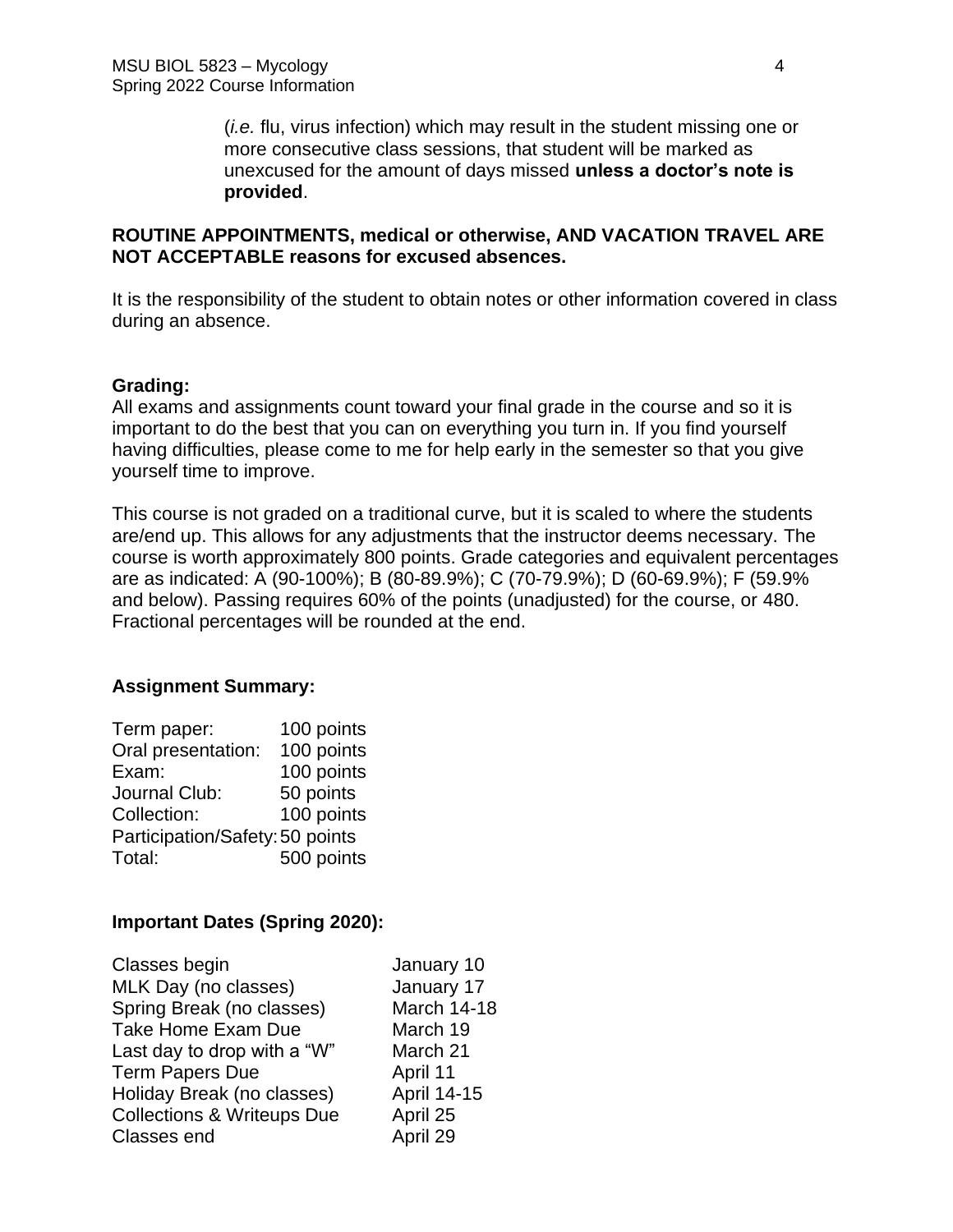| <b>Date</b> | Topic (Suggested Reading)*                           |  |                                                  |  |
|-------------|------------------------------------------------------|--|--------------------------------------------------|--|
| 1/10        | Introduction                                         |  |                                                  |  |
| 1/17        | Martin Luther King Jr. Day - No Class                |  |                                                  |  |
| 1/24        | <b>General Characteristics</b>                       |  | Lab: safety, tape prep,<br>microscopy, culturing |  |
| 1/31        | "Zygomycetes"                                        |  | Lab: slides, water stocks, frozen<br>stocks      |  |
| 2/7         | Ascomycetes                                          |  | Lab: slides, specimens;<br>(collection)          |  |
| 2/14        | <b>Basidiomycetes</b>                                |  | Lab: slides, specimens;<br>(collection)          |  |
| 2/21        | "Deuteromycota"                                      |  | Lab: slides, specimens;<br>(collection)          |  |
| 2/28        | Fungal Pathology / Antifungals;<br>[Exam: take home] |  | Lab: collections                                 |  |
| 3/7         | Journal Club 1 (JM); (Pathogenesis)                  |  | Lab: collections                                 |  |
| 3/14        | <b>Spring Break - No Class</b>                       |  |                                                  |  |
| 3/19        | Journal Club 2; [Exam Due]                           |  | Lab: collections (if time)                       |  |
| 3/26        | Journal Club 3                                       |  | Lab: collections (if time)                       |  |
| 4/4         | Candidiasis; (Mycotoxins)                            |  | Lab: collections                                 |  |
| 4/11        | Presentations 1; [Term Papers Due]                   |  | Lab: collections (if time)                       |  |
| 4/18        | <b>Presentations 2</b>                               |  | Lab: collections (if time)                       |  |
| 4/25        | Presentations (TBD)                                  |  | [Collection & Write-Ups Due]                     |  |

# **Tentative Lecture/Topic Schedule**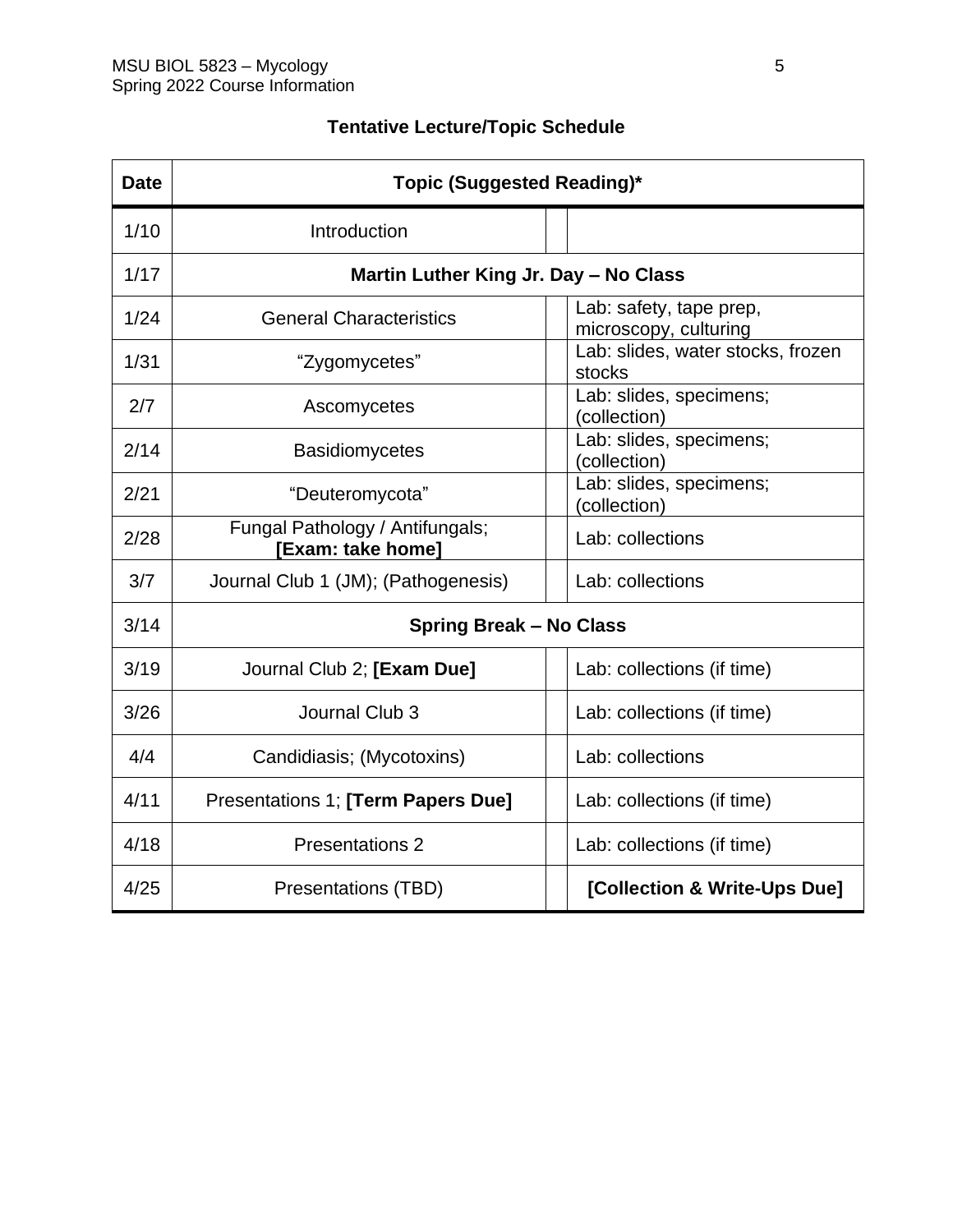# **Assignment Descriptions**

**1. Term paper & Oral Presentation:** You will choose a fungal disease from the list provided (first come – first served). Your term paper will serve as a review of that disease including a discussion the etiologic agent(s), mechanism of damage, host and microbe factors involved in disease, diagnosis, treatment, etc. Additional information on paper formatting will be provided separately.

The second part of this assignment is to convert your paper into a presentation. You will have 30-35 minutes to present your topic, with 5-10 minutes for discussion and questions afterwards. This should be thought of as an independent entity (i.e. don't plan on simply reading your paper), but will develop out of your paper. You don't need two topics.

**2. Informal Collection:** You will need to use the information from this semester to assemble a small informal collection.

This collection will consist of **10 specimens.** Specimens can include: **1)** dried specimens of macroscopic fungi, including mushrooms, stink horns, shelf fungi, birds' nests, puffballs, lichens, slime molds, or microscopic fungi producing macroscopic symptoms (leaf spots, powdery mildews, downy mildews, rusts, smuts, etc); or **2)** cultures of yeasts or moulds.

Taxonomically, the collection should contain:

- 3 Basidiomycetes
- 3 Ascomycetes
- 2 Zygomycetes
- 2 (from any of the above categories).

Specimens that were previously classified as Deuteromycetes can be collected and included. For purposes of your collection, place them into Ascomycota or Basidiomycota based on the current taxonomy.

Organisms should be identified to genus (and species if possible). Only one specimen per genus will be accepted. Labeling information should include the following information: Your name, the genus of the specimen, species name (if known), collection location & date.

You should also include a brief description of each fungus based on your observations (i.e., the characters you used for making the identification), source of fungus (substrate from which it was isolated), and brief description of isolation technique. You also need to include the reference(s) used in making your identification. Cultures may be turned in any time during the semester, preferably as soon as the fungus is isolated into axenic (pure) culture.

A more detailed description of the Collection Report will be provided separately.

In addition to the collection writeup, macroscopic fungal specimens will also be reported on iNaturalist. An iNaturalist project has been set up for the class. This will allow for a